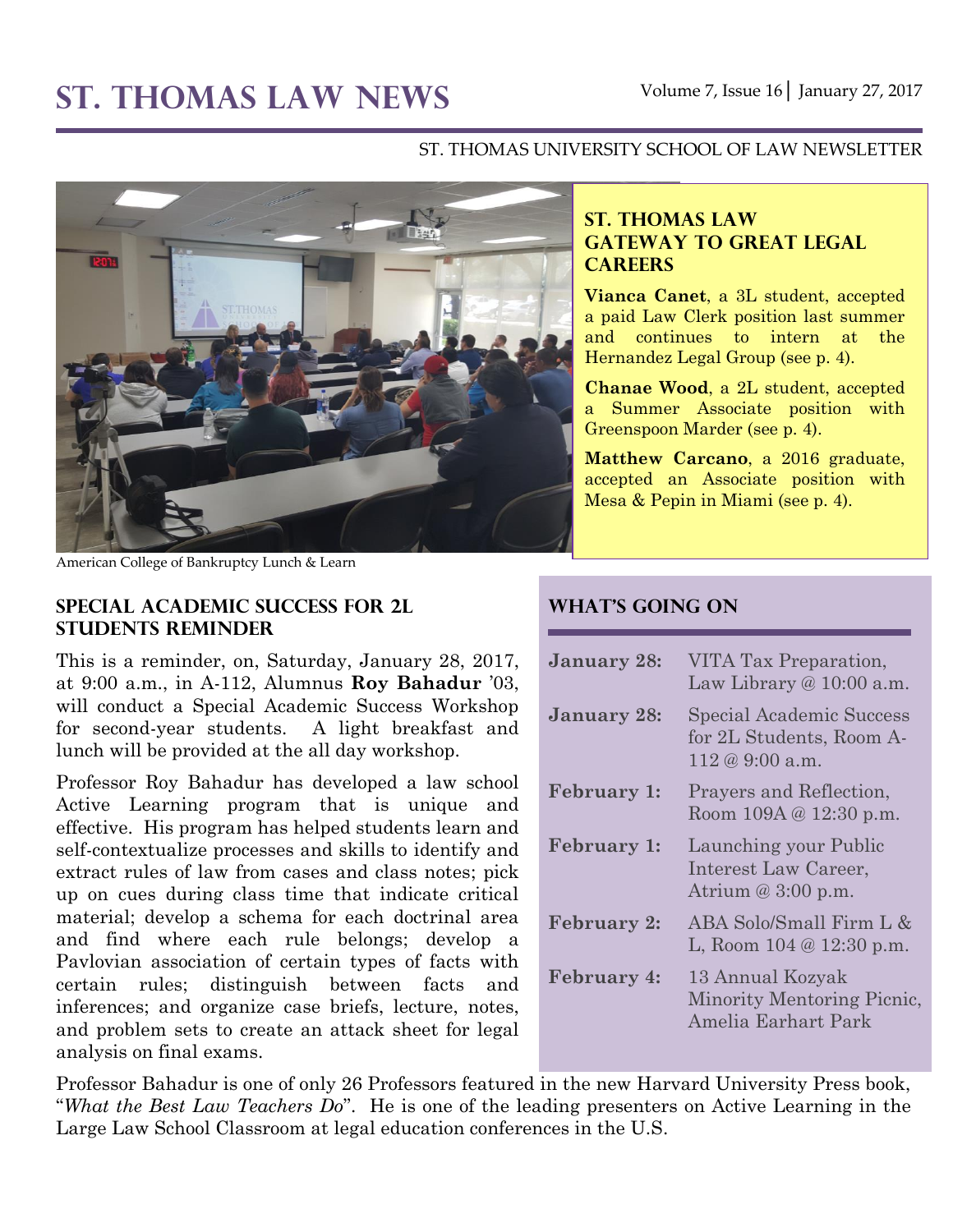## **Volunteer Income Tax Assistance (VITA)**

St. Thomas University School of Law is an official site for the Volunteer Income Tax Assistance (VITA) program offering free tax preparation assistance by IRS certified volunteers to low and moderate income individuals and families (earning less than \$54,000 a year). The volunteers are trained and equipped to address special credits, such as earned income tax credit, child tax credit, and education credits.

The STU VITA site will assist patrons every Saturday, beginning January 28, 2017, and running until April 15, 2017, from 10:00 a.m. until 3:00 p.m. In addition to free tax return preparation assistance, the STU VITA site will offer free electronic filing (e-filing). The STU VITA site provides free tax preparation assistance to military members and their families, regardless of income. For more information, please visit www.stu.edu/vita.

# **Consider Spending One Week in the Netherlands this Summer**

From May 16 through 23, 2017, law students from St. Thomas University can attend the Water Law & Policy Program in the Netherlands. This one credit class, which includes lodging in the cost of the tuition, is run by Professor **Keith Rizzardi**, with assistance from the United Nations Educational, Scientific, and Cultural Organization Institute for Water Education (UNESCO-IHE). The Dutch have long battled the effects of sea level rise, and their technologies and strategies are being studied and emulated across the world, including here in south Florida. The program consists of lectures and field trips to enhance discussions of the existing law and legal strategies. The seven day course considers the local, national and international levels of governance, and includes field trips to explore culture in Delft, history in Kinderdijk, litigation in the Hague, and science in Zeeland, while also allowing free time over the weekend. Students who attend the program can travel on for the Summer in Spain Program, or return to Florida for the regular summer session. At least one section of Appellate Advocacy will be scheduled to enable students, who desire to do so, to participate in the Netherlands Program and take Appellate Advocacy in the summer and with the combined classes earn 3 credits and qualify for financial aid. In the alternative, students can attend the Netherlands program and then move on to the Summer in Spain program, for a total of 7 credits. The Netherlands Program is limited to 20 students, so if you are interested you should apply and post a deposit. Please note that the deposit is nonrefundable, and student must have at least a 2.3 grade point average to attend the program. A draft of the Netherlands program syllabus is attached, and if you have further questions about the program, please contact Professor Rizzardi at [krizzardi@stu.edu](mailto:krizzardi@stu.edu)

# **ABA Solo/Small Firm Lunch & Learn**

You are invited to join a panel discussion on setting up for success: tips for becoming a solo or small law firm on Thursday, February 2, 2017, at 12:30 p.m., at the Law School in Room 104. Most law school graduates are likely to practice in a solo or small firm setting at some point in their career. Get a head start by talking to experienced solo and small firm practitioners. If you would like to participate in the panel discussion please RSVP to Molly Hessa to [molly.hesse@americanbar.org.](mailto:molly.hesse@americanbar.org) Lunch will be provided.

The distinguished panelist will include David Lefton, Barron, Peck, Bennie & Schlemmer; Alumna **Maria Sallato** '90, Maria Sallato - Attorney at Law; Alumnus **Carlos Santisteban**, CSJR Law;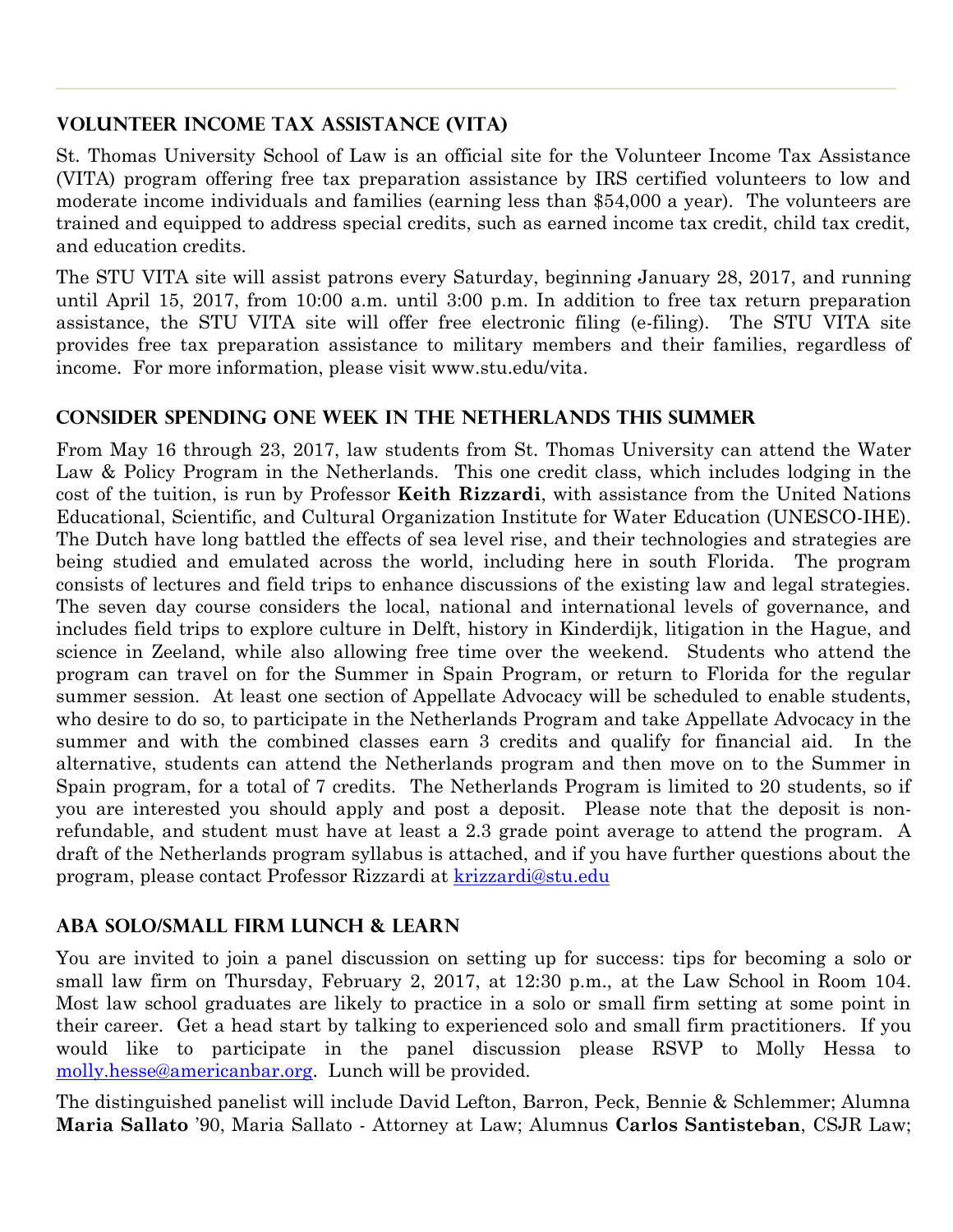Lourdes Wydler, Marrero & Wydler Law Office; and moderator: Lisa Field, Thomas Jefferson School of Law.

## **Scholarship Opportunity**

The Haitian Lawyers Association is accepting scholarship applications for the year 2017. The selected recipient(s) will be awarded at least \$1,500, and will be invited to attend the Association's annual gala, to be held on March 18, 2017, at the Miami Marriott Biscayne Bay in Miami.

The applicants must be of Haitian decent, be in good academic standing, submit an official transcript, and submit a personal statement (maximum two pages) that describes the student's involvement in the community, the student's financial need for the scholarship, the reason(s) the student believes he or she is better qualified for the scholarship, and a professional headshot photo to be included in the gala program book in the event that the applicant is chosen as a scholarship recipient.

All documents except for the photo must be submitted as one pdf file. The documents mentioned above must be submitted via e-mail to  $\frac{info@haitianlawyers association.org}{info@haitianlawyers association.org}$  and to Guerda Prosper at [guerda.prosper@yahoo.com](mailto:guerda.prosper@yahoo.com) no later than **5:00 p.m.** on **March 1, 2017**. Scholarship recipients will be announced by March 7, 2017.

# **Launching Your Public Interest Law Career**

The Office of Career Development invites the Law School Community to a roundtable discussion on Launching Your Public Interest Law Career, on Wednesday, February 1, 2017, at 3:00 p.m. in the Atrium Conference Room. Members from the Equal Justice Works staff will provide expert advice on postgraduate fellowship opportunities, law student internship opportunities, and Educational Awards for Public Interest Internships, Leadership and Service. Please RSVP to Robert Jack at [rjack@stu.edu.](mailto:rjack@stu.edu) Refreshments will be provided.

# **How to Conduct Free Legal Research Online**

The American Bar Association Standing Committee on the Law Library of Congress is sponsoring a free program on how to conduct free legal research online. This event is part of the ABA midyear meetings and is scheduled for Friday, February 3, 2017, at 9:00 a.m. at the Marriott Biscayne Bay, in the Lummus Island Room.

The program will cover a plethora of topics that can be beneficial to law students and attorneys, especially to those who have not been exposed to the free benefits offered by the Law Library of Congress. To attend this program you must register for the ABA Mid-Year meeting. To register, visit

[http://www.americanbar.org/groups/departments\\_offices/meetings\\_travel\\_dept/midyear2017.html](http://www.americanbar.org/groups/departments_offices/meetings_travel_dept/midyear2017.html)

# **American College of Bankruptcy Lunch & Learn**

On January 19, 2017, a panel with The American College of Bankruptcy presented at St. Thomas Law on the topic of "Everything you want to know about jobs and opportunities in Bankruptcy." The panelists were Patricia A. Redmond, Partner at Stearns Weaver; Jeffrey W. Warren, Partner at Bush Ross; and Jordi Guso, Partner at Berger Singerman. More than 30 attended, including Attorney **Patrick L. Cordero** (Alumnus 1988), and Adjunct Professor **Magda Abdo-Gomez**,